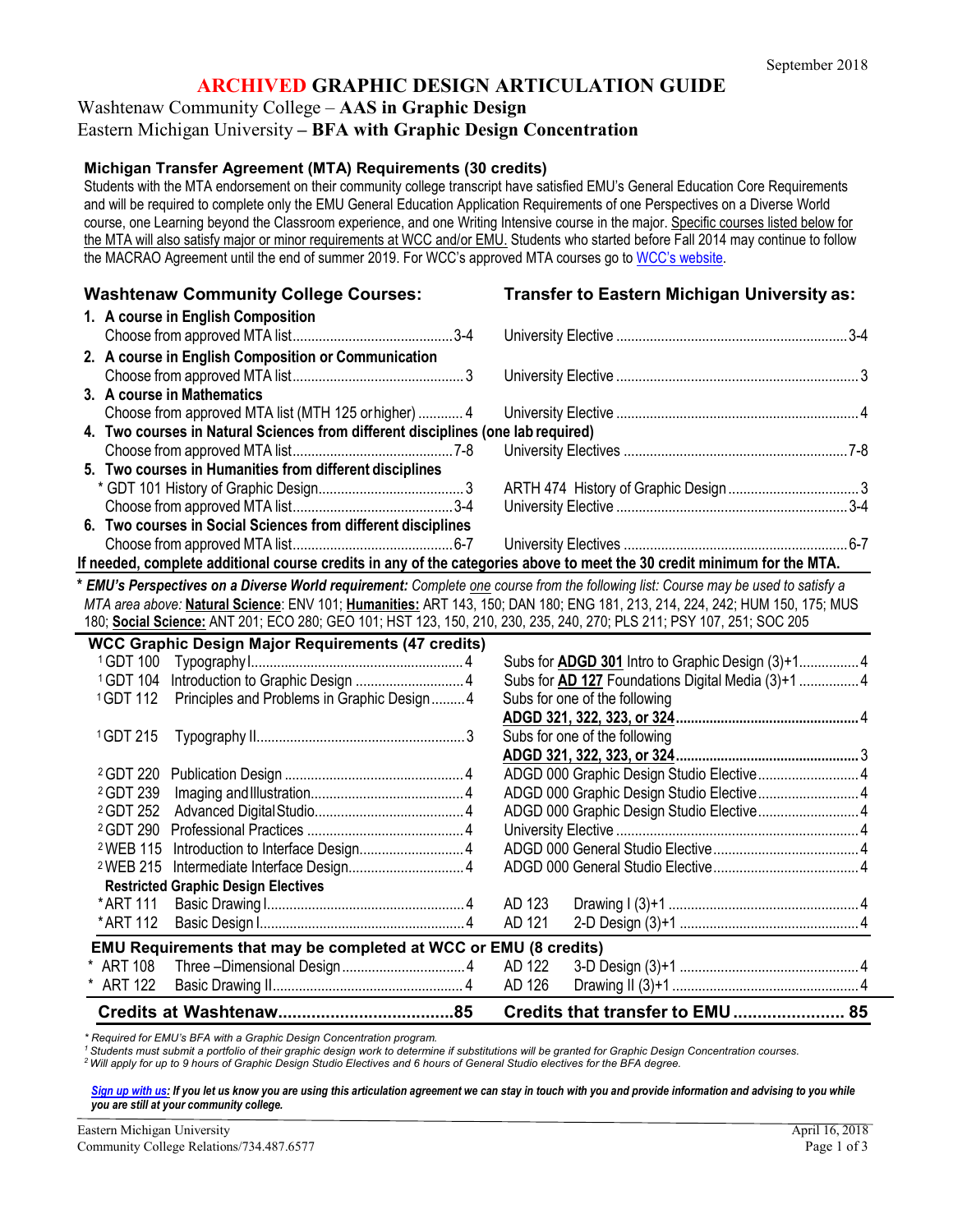# **ARCHIVED GRAPHIC DESIGN ARTICULATION GUIDE**

Washtenaw Community College – **AAS in Graphic Design**

# Eastern Michigan University **– BFA with Graphic Design Concentration**

# **Completion of the Bachelor of Fine Arts at EMU**

# **Major Requirements (39-42 credits)**

| <b>Foundations (6 credits)</b> |  |
|--------------------------------|--|
|                                |  |
|                                |  |

### **Art History (12 credits)**

# **Graphic Design Concentration (21 credits)**

#### **Graphic Design Core (6 hours)**

Two of the following (6 hrs), select in consultation with an advisor:

| Graphic Design Canstone Studio (6 hours) |  |
|------------------------------------------|--|

| <u>UNIQUING DUSIGN UADSLUING UNUNG (UNIQUIS)</u>     |  |
|------------------------------------------------------|--|
| ADGD 401 Advanced Graphic Design Studio I  3         |  |
| ADGD 402 Advanced Graphic Design Studio II 3         |  |
| <b>General Studio Elective (6 hours)</b>             |  |
|                                                      |  |
| Studente must complete 2 Art Studio electivos in ony |  |

*Students must complete 2 Art Studio electives in any media: 2D (AD2D), 3D (AD3D), Graphic Design (ADGD), Photography/New Media (ADPM), or general Art & Design studio (AD) at the 200-level and above offered by EMU.*

# **Capstone Seminar (3 credit)**

AD 400W Capstone.............................................................. 3

# **LBC Requirement (0-3 credits)**

Students must complete one Learning Beyond the Classroom (LBC) course or non-credit experience offered by EMU. Consult program advisor for options.

| Transfer Credits that apply to BFA degree  85 |  |
|-----------------------------------------------|--|
|                                               |  |

#### **Sample Sequence for completing this program:**

*Courses may not be offered every semester. Schedule an appointment with the BFA faculty advisor to develop a plan of study.*

*See footnotes (1) and (2) for prerequisites that must be completed prior to registering for courses at EMU.*

| <b>Fall Semester</b>                                      | (15 credits)           |
|-----------------------------------------------------------|------------------------|
|                                                           |                        |
| ARTH 165 Postmodern & Contemporary Art  3                 |                        |
|                                                           |                        |
| <sup>2</sup> Two of the following (6 hrs):                |                        |
|                                                           |                        |
|                                                           |                        |
|                                                           |                        |
|                                                           |                        |
| <b>Winter Semester</b>                                    | $(12 \text{ credits})$ |
|                                                           |                        |
|                                                           |                        |
| <sup>3</sup> ADGD 401 Advanced Graphic Design Studio I  3 |                        |
|                                                           |                        |
|                                                           |                        |
| <b>Fall Semester</b>                                      | $(12 \text{ credits})$ |
|                                                           |                        |
| ADGD 402 Advanced Graphic Design Studio I  3              |                        |
|                                                           |                        |

*1 AD 121, AD 122, AD 123, and AD 126 (ART 108, 111, 112, and 122 at WCC) are pre-requisites for AD 300W.*

*2 ADGD 301 (GDT 100 at WCC) is the pre-requisite for ADGD 321, 322, 323, and 324.*

*3 Students must pass mid-program portfolio review prior to this course.*

*\*A minimum of 124 credits is required for graduation.*